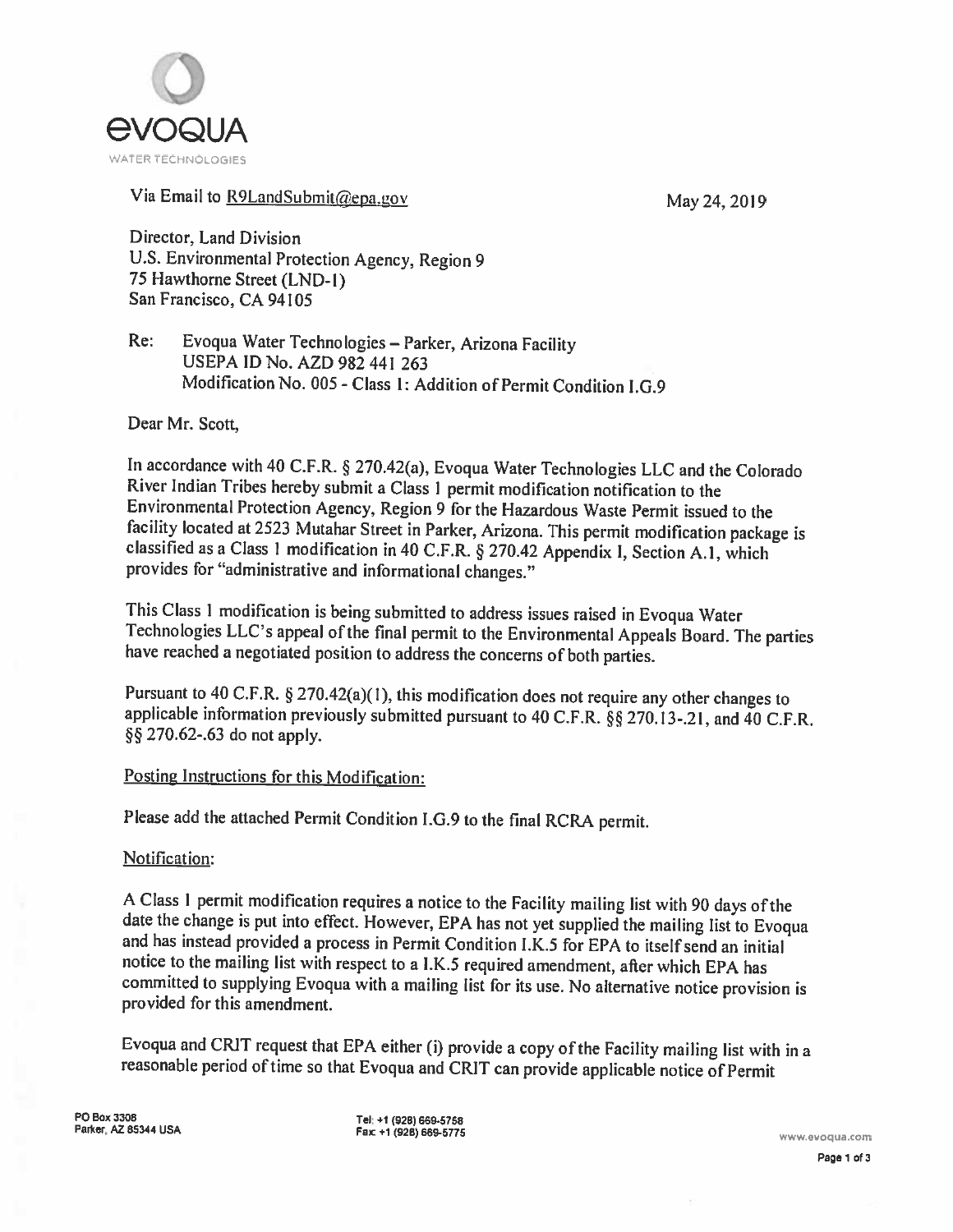Condition J.G.9 to those on the mailing list, or (ii) provide <sup>a</sup> reasonable alternative suggestion on how EPA would prefer to address the notice requirement.

Permit modifications will be posted at the following electronic address:<br>htpp://www.evoqua.com/en/about/service-locations/Pages/Parker-AZ-Permits.aspx

I certify under penalty of law that this document and all attachments were prepared under my<br>direction or supervision in accordance with a system designed to assure that qualified personnel<br>properly gathered or evaluate th

Permittee

Evoqua Water Technologies LLC

By:  $\triangle$   $\triangle$ 

Rodney Aulick EVP and Segment President Integrated Solutions and Services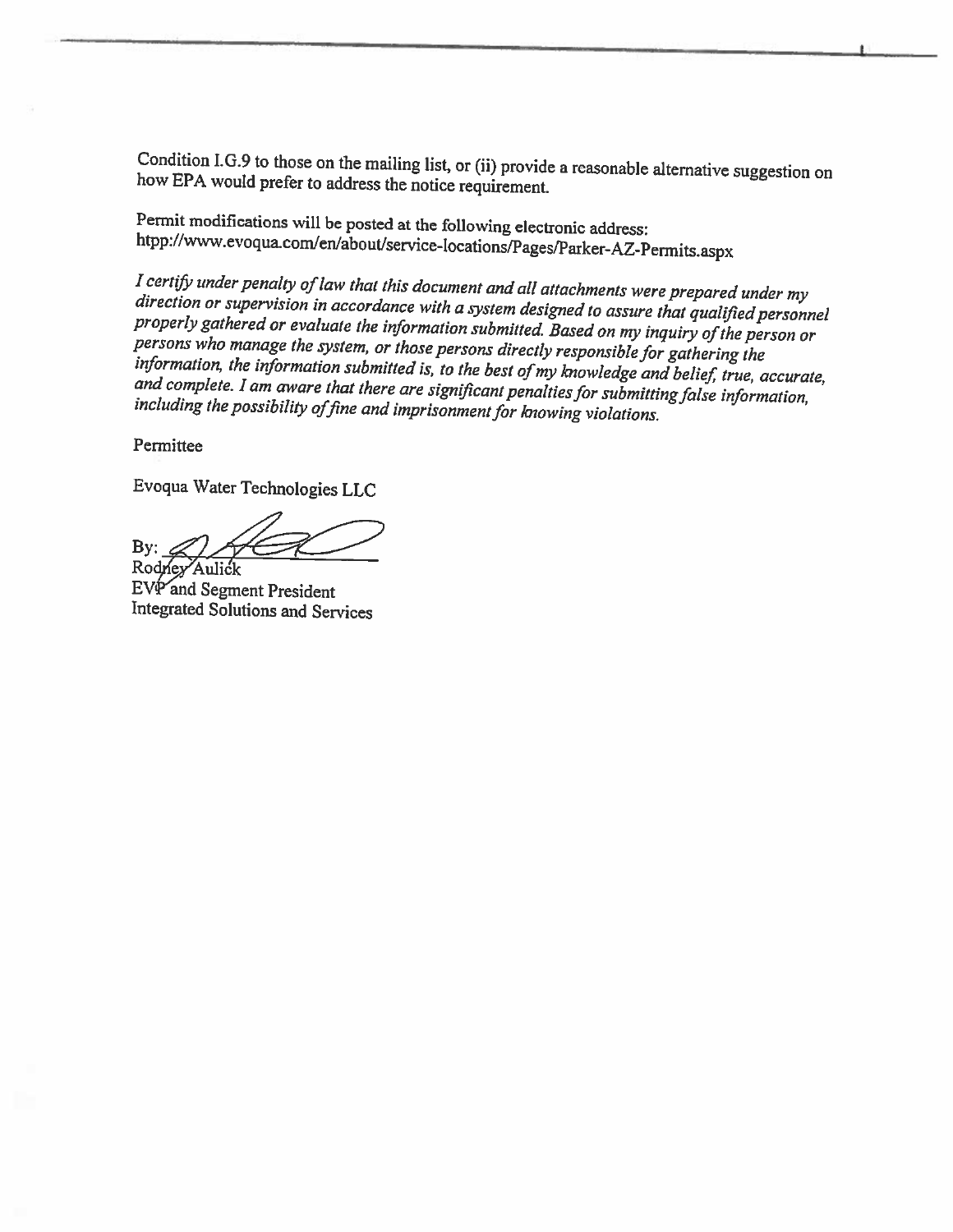

The Colorado River Indian Tribes certifies under penalty of law that it understands that this application is<br>being submitted for the purpose of modifying a permit to operate a facility to receive, store, treat, recycle,<br>re compliance with applicable provisions of RCRA, its implementing regulations and any permit modification approved pursuant to the application and those regulations

Co-Permittee

Colorado River Indian Tribes

 $By  $f$$ Dennis Patch

Chairman

cc: Director, CRIT Environmental Protection Office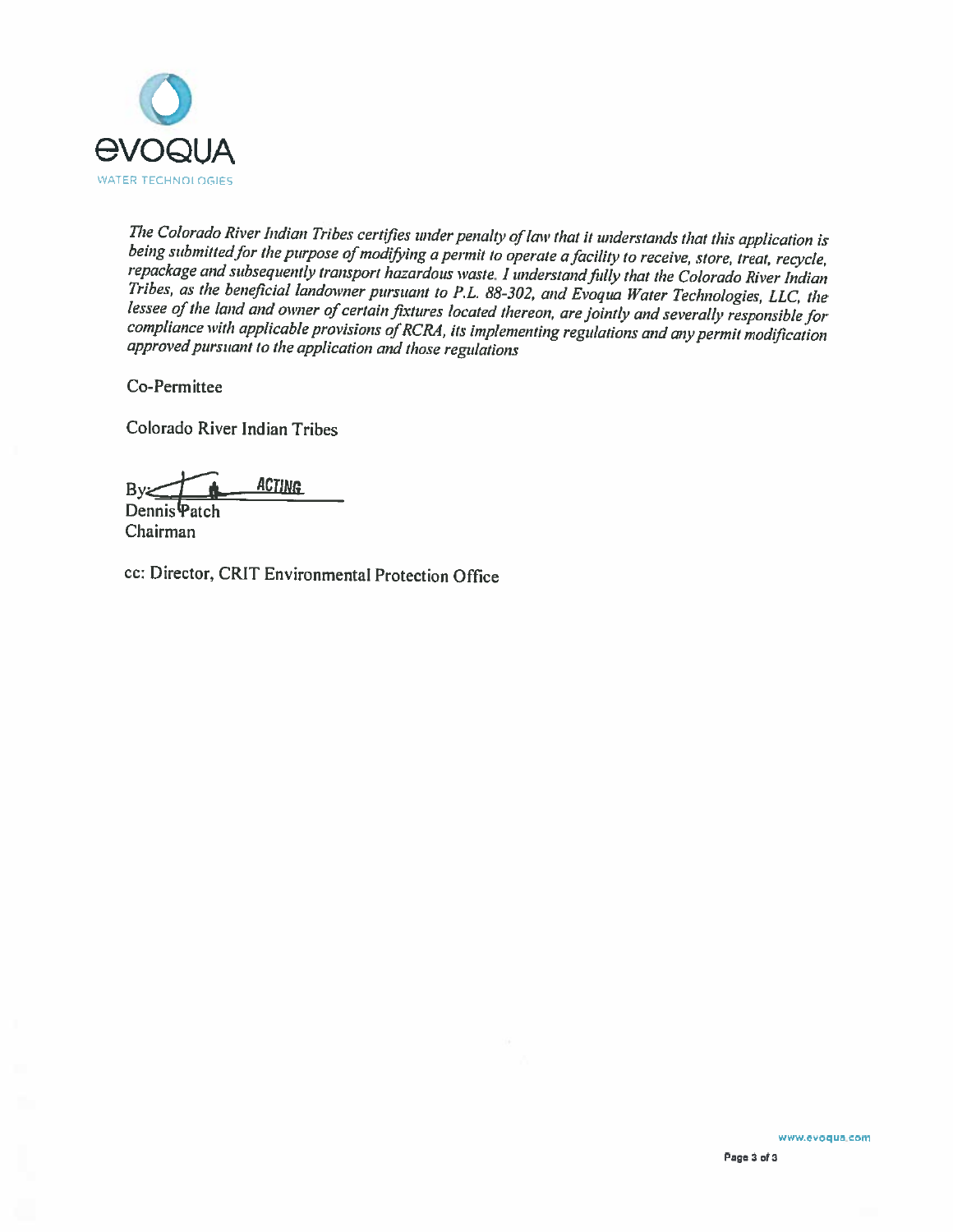# PERMIT MODIFICATION Addition of I.G.9